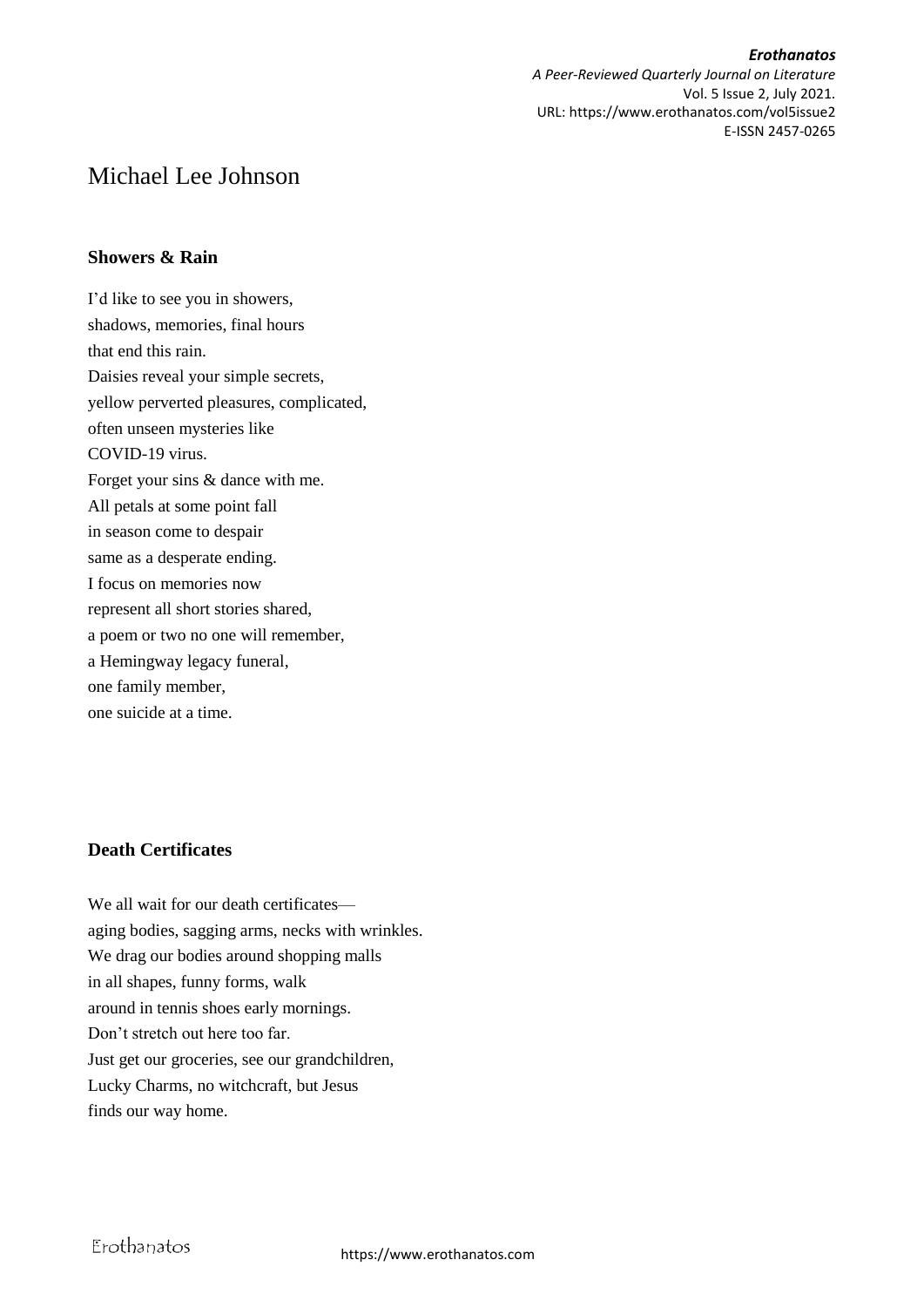#### **Jasper (V4)**

Old Irving Park, Chicago neighborhood Jasper lives in a garret no bigger than a single bed. Jasper, 69, clouds of smoke Lucky Strike unfiltered cigarettes. He dips Oreo cookies in skim milk. Six months ago the state revoked his driver's licensebetween the onset of macular degeneration, gas at \$4.65 a gallon, and late-stage emphysema, life for Jasper has stalled out in the middle lane like his middle month social security check, it is gone. There is nothing academic about Jasper's life. Today the mailbox journey is down the spiraling stairwell; midway, he leans against the wall. Deep breathes from his oxygen tank. Life is annoying with plastic tubes up his nose. Relief, back in the attic, with just his oxygen tank, his Chicago Cubs, losers, are playing on his radio, WGN, 720 AM. Equipment, enjoyment at last, Jasper leans back in his La-Z-Boy recliner. He reaches for a new pack of Lucky Strike cigarettes. Jasper grabs a lukewarm Budweiser beer from his mini-fridge. Deep breathes, a match lite, near his oxygen tank.

## **About the Poet**

Michael Lee Johnson lived ten years in Canada during the Vietnam era and is a dual citizen of the United States and Canada. Today he is a poet, freelance writer, amateur photographer, and small business owner in Itasca, DuPage County, Illinois. Mr. Johnson is published in more than 2033 new publications. His poems have appeared in 41 countries; he edits and publishes ten poetry sites. He is the administrator of six Facebook